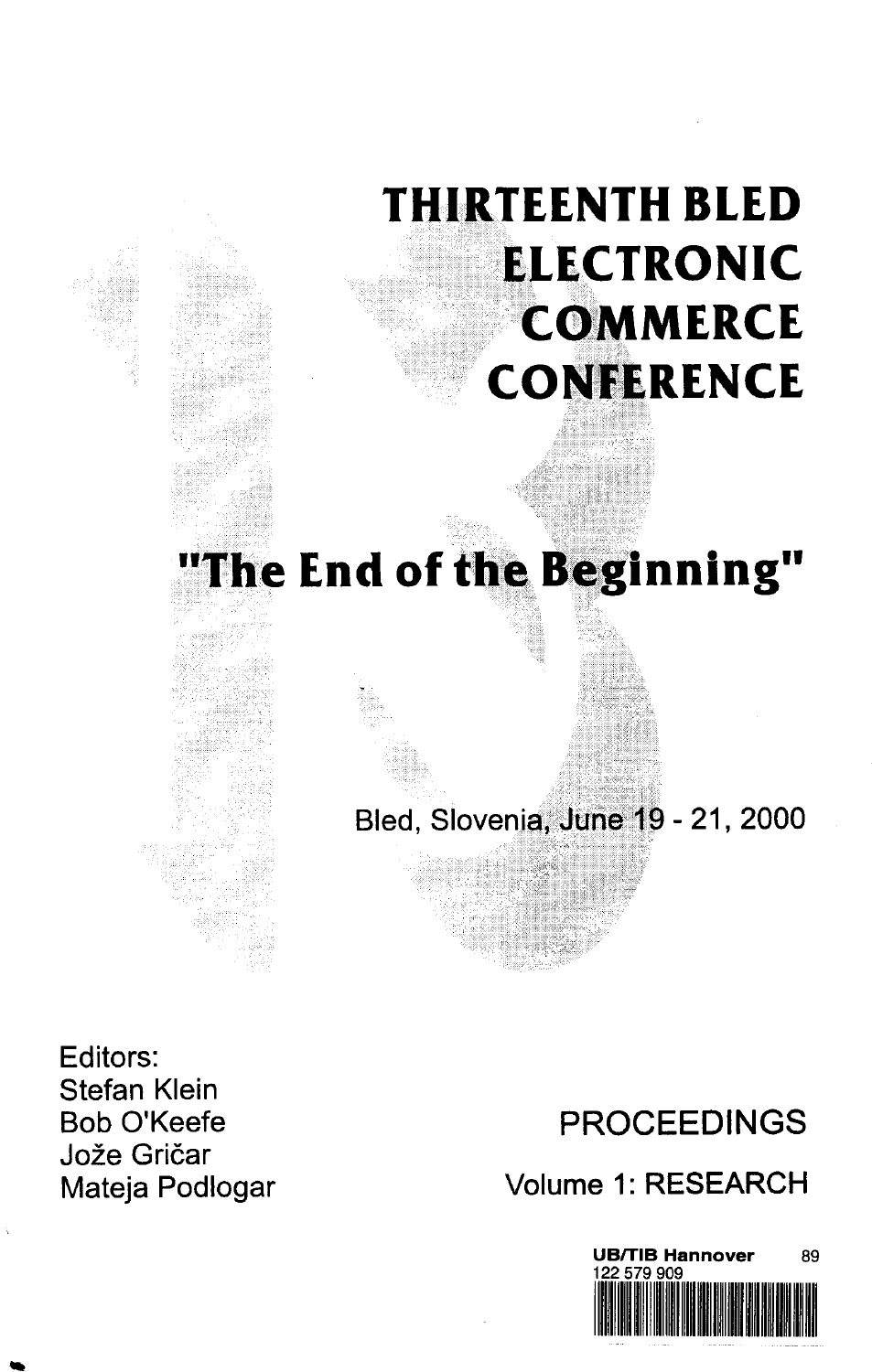### **CONTENT Volume 1: RESEARCH**

#### **PAPERS**

#### *STRATEGIC ISSUES OF EC*

| <b>Electronic Commerce Careers:</b><br>A Preliminary Survey of the Online Marketplace                                                     |
|-------------------------------------------------------------------------------------------------------------------------------------------|
|                                                                                                                                           |
| <b>Beyond E-Commerce: An Entrepreneurial</b><br><b>Business Modelling Method for Profitable E-Venturing</b>                               |
|                                                                                                                                           |
| Access Versus Content: Emancipation in the Web Era?                                                                                       |
|                                                                                                                                           |
| <b>FRAMEWORKS FOR THE ANALYSIS OF EC</b>                                                                                                  |
| <b>Towards a Framework for Evaluation of</b><br><b>Commercial Web-Sites</b>                                                               |
| Stephen Ross Elliott, Anders Schreiner Mřrup-Petersen,                                                                                    |
|                                                                                                                                           |
| Using Stakeholder Salience Theory to Facilitate Management of Stakeholder<br>Requirements in Business-to-Consumer Web Information Systems |
|                                                                                                                                           |
| <b>Electronic Commerce as Innovation -</b><br>a Framework for Interpretive Analysis                                                       |
|                                                                                                                                           |
| LAW AND SECURITY - EMPIRICAL EVIDENCE AND DESIGN ISSUES                                                                                   |
| <b>Key Design Issues in Marketspaces</b>                                                                                                  |

|  | for Intellectual Property Rights |  |  |
|--|----------------------------------|--|--|
|  |                                  |  |  |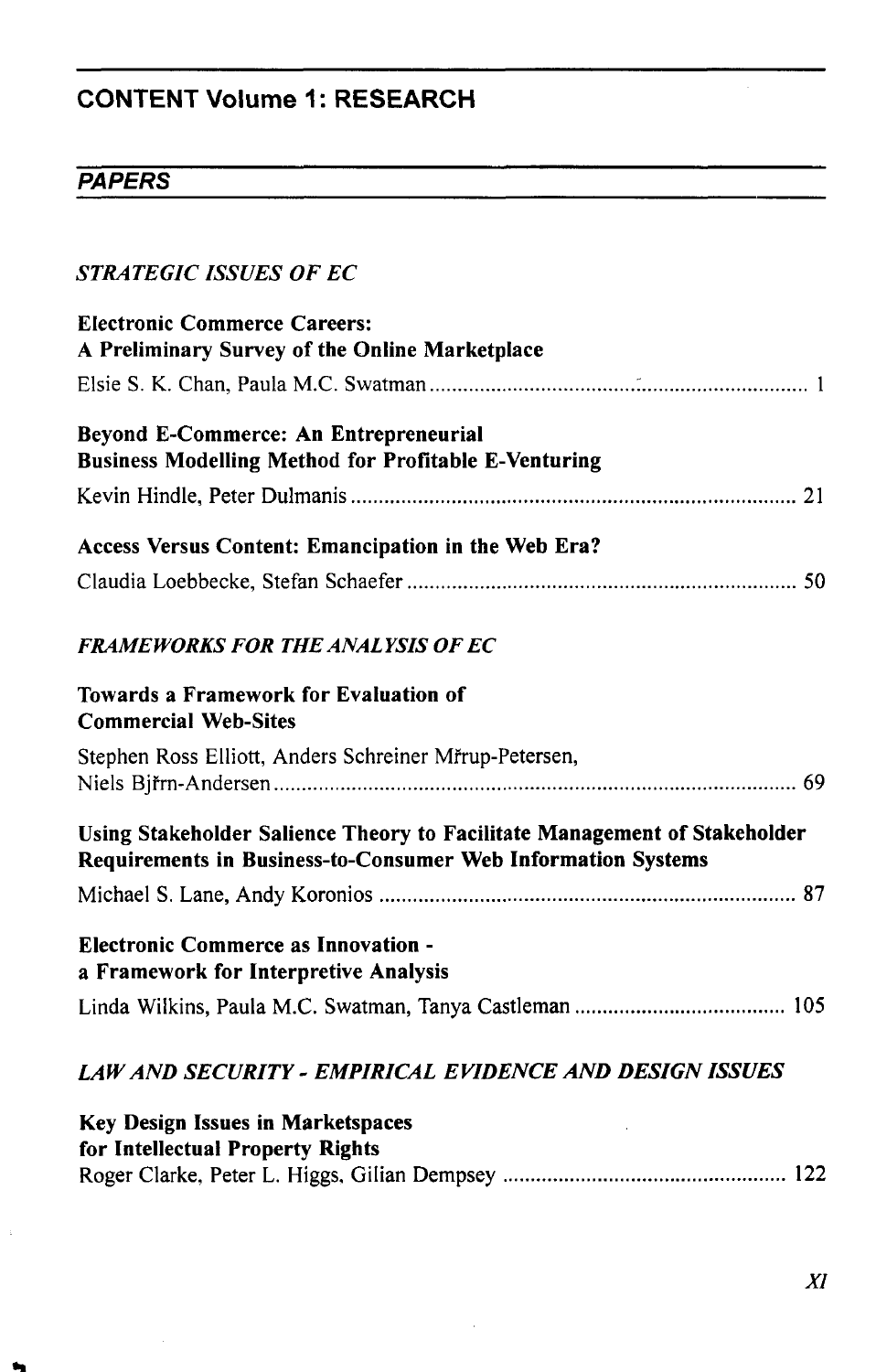| IT-Security in TOP700 Industrial Companies in Germany                                                          |
|----------------------------------------------------------------------------------------------------------------|
| <b>Managing Online Informational Privacy:</b><br>The Design and Evaluation of a P3P Test Bed                   |
| Ramayya Krishnan, Rema Padman, Uday Rajan, Danny Fernandes  162                                                |
| <b>TEACHING CASE SESSION (1)</b>                                                                               |
| Developing eCommerce within Business Networks -<br>The Case of ETA SA                                          |
| Rainer Alt, Elgar Fleisch, Christian Reichmayr, Rudolf Zurmühlen  182                                          |
| <b>Branch-less and Internet Banking:</b><br>The Advance Bank in Germany                                        |
|                                                                                                                |
| <b>TEACHING CASE SESSION (2)</b>                                                                               |
| Dell: Selling Directly, Globally                                                                               |
|                                                                                                                |
| Maximizing the Benefits of Data Interchange<br><b>Across the Supply Chain</b>                                  |
|                                                                                                                |
| A Network-Based Leverage Strategy for Small<br><b>Medical Practices: A Case Study</b>                          |
|                                                                                                                |
| PROTOCOLS FOR ELECTRONIC COMMERCE                                                                              |
| Potential and Failures of local "Institutional"<br><b>Organisations in the Development Electronic Commerce</b> |
|                                                                                                                |
| A Customization Approach for Structured Products<br>in Electronic Shops                                        |
| 252                                                                                                            |

 $\acute{\text{t}}$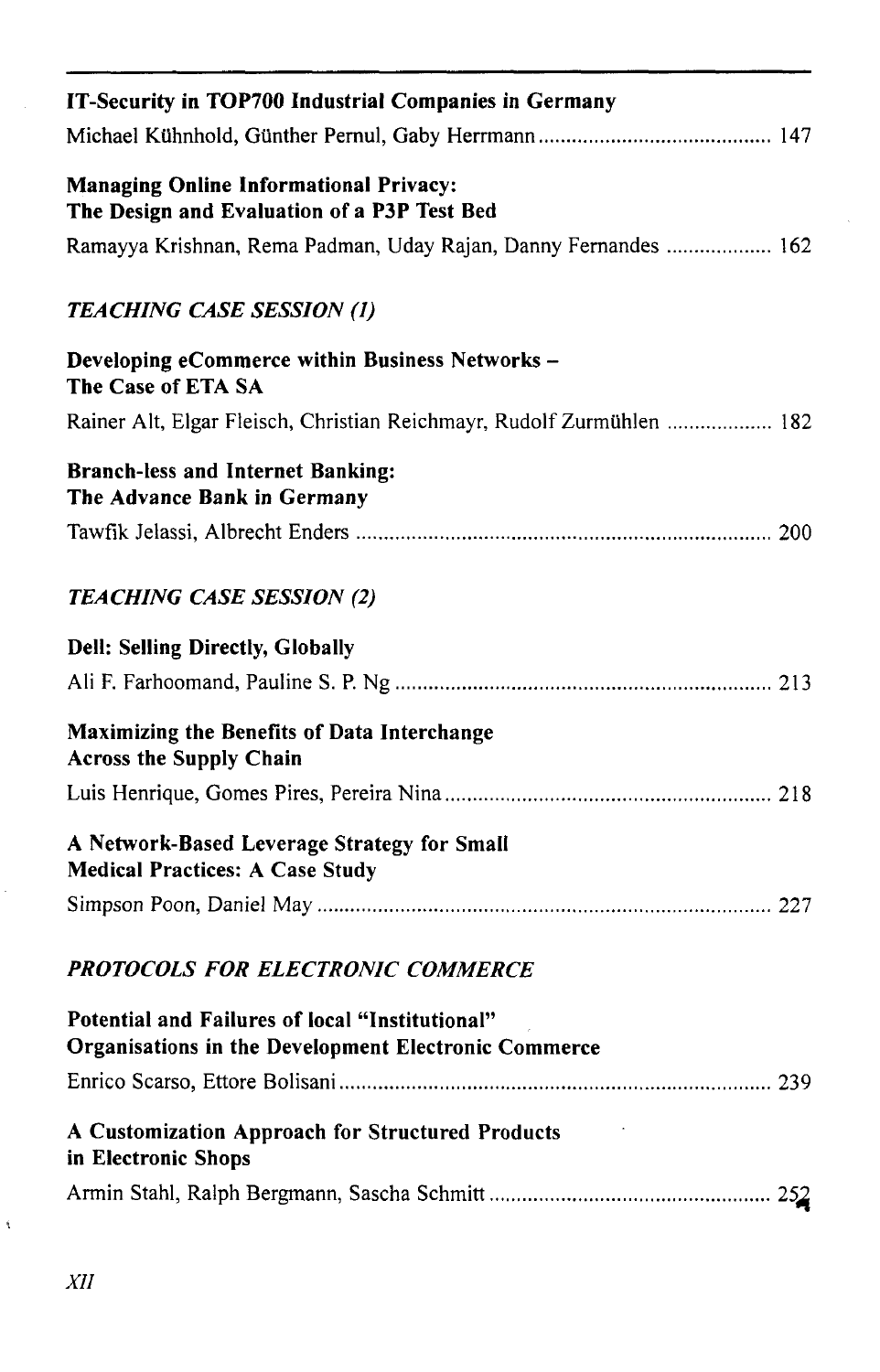#### *GOVERNMENT AS SUBJECT AND OBJECT OF EC*

 $\gamma$ 

| The Role of Government in Internet Commerce:<br><b>Views from the Fields</b>                                       |
|--------------------------------------------------------------------------------------------------------------------|
| Tanya Castleman, Paul A. Swatman, Paula M.C. Swatman  265                                                          |
| <b>Capturing the Electronic Commerce Advantage:</b><br>The Western Victorian Approach                              |
|                                                                                                                    |
| <b>E-Commerce as a Stimulus for e-Government</b>                                                                   |
|                                                                                                                    |
| <b>CO-ORDINATION MECHANISMS ON THE WEB</b>                                                                         |
| <b>Emerging Networks in Automotive Retailing</b>                                                                   |
|                                                                                                                    |
| The Transformation of Pricing Models on the Web:<br><b>Examples from the Airline Industry</b>                      |
|                                                                                                                    |
| <b>On Brokering Information Services</b>                                                                           |
|                                                                                                                    |
| <b>EC IN A RETAIL AND ECR ENVIRONMENT</b>                                                                          |
| <b>Understanding the Adoption Of ECR:</b><br>A Broader Perspective                                                 |
|                                                                                                                    |
| <b>Interactive Advertisement in Internet Retail Environments:</b><br>An Auction Based Mechanism for Banner Booking |
| Katherine C. Pramataris, Dimitris Papakiriakopoulos,                                                               |
| Advantages and Drawbacks of On-line Sales Channel Utilization                                                      |
|                                                                                                                    |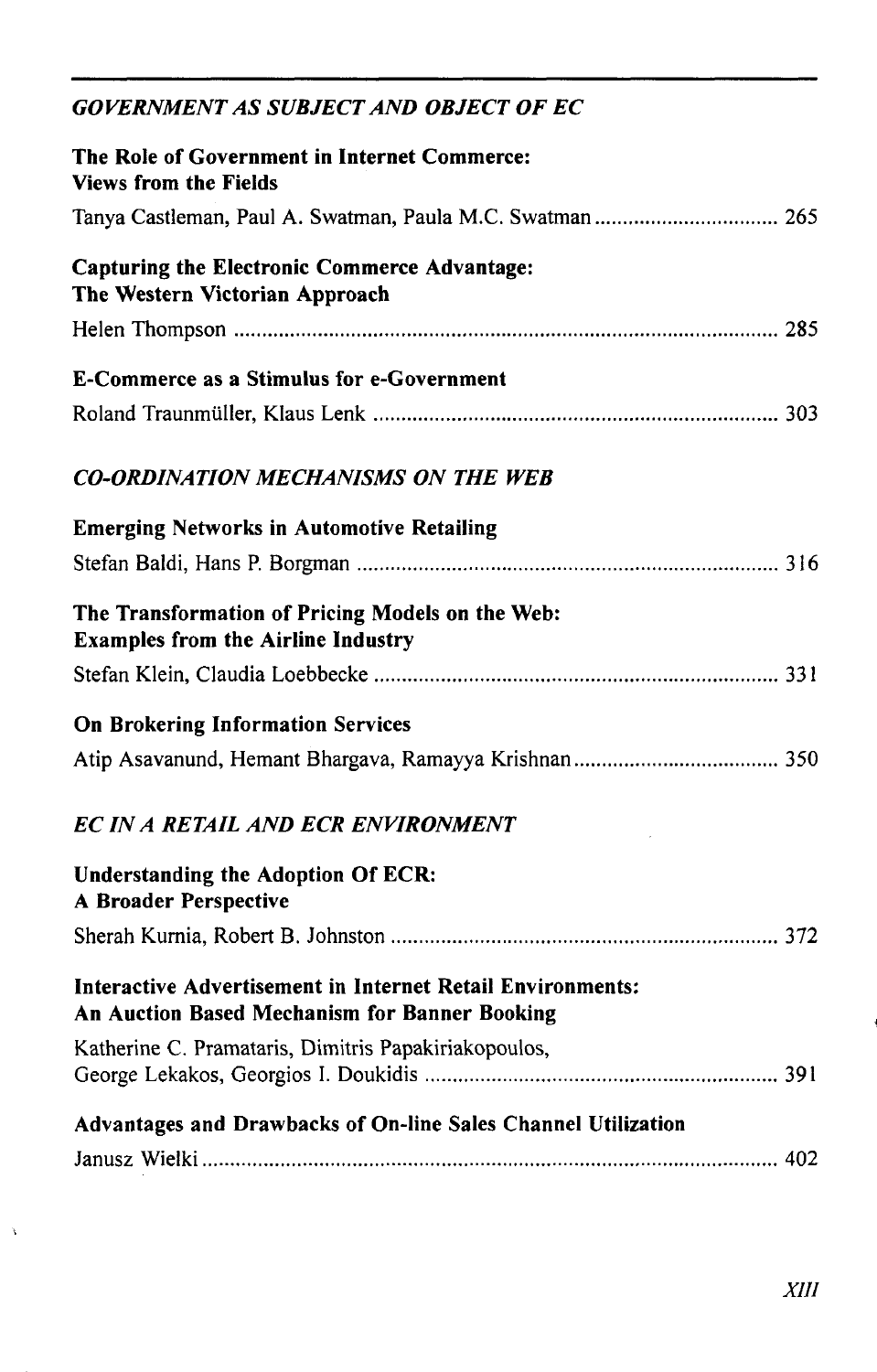| HUMAN-COMPUTER-INTERACTION ON THE WEB                                                                 |
|-------------------------------------------------------------------------------------------------------|
| The Impact of Perceived Website Characteristics on Website Traffic                                    |
|                                                                                                       |
| <b>Information and Interaction Quality:</b><br>Evaluating Internet Bookshop Web Sites with WebQual    |
|                                                                                                       |
| "Virtual Store Atmosphere" in Internet Retailing                                                      |
| Adam P. Vrechopoulos, Robert M. O'Keefe, Georgios I. Doukidis  445                                    |
| AN SME PERSPECTIVE ON EC (1)                                                                          |
| A Strategic Approach to the Development of an Infrastructure<br>for Small and Medium-Sized E-business |
|                                                                                                       |
| Issues Affecting the Implementation of<br><b>Electronic Commerce in SMEs in Singapore</b>             |
|                                                                                                       |
| The World Wide Web: Saviour of Small Firms?                                                           |
|                                                                                                       |
| DEVELOPING STRATEGIES FOR EC                                                                          |
| 'Death of the Intermediary?'<br>Strategies for Insurance Business in the Internet Era                 |
|                                                                                                       |
| Sensitivity of E-Commerce Measurement to Survey Instrument                                            |
|                                                                                                       |
| Fuzzy Logic Model of Consumers as Internet Industry Investors                                         |
|                                                                                                       |

 $\ddot{\phantom{0}}$ 

 $\hat{\epsilon}$ 

 $\hat{\mathbf{y}}$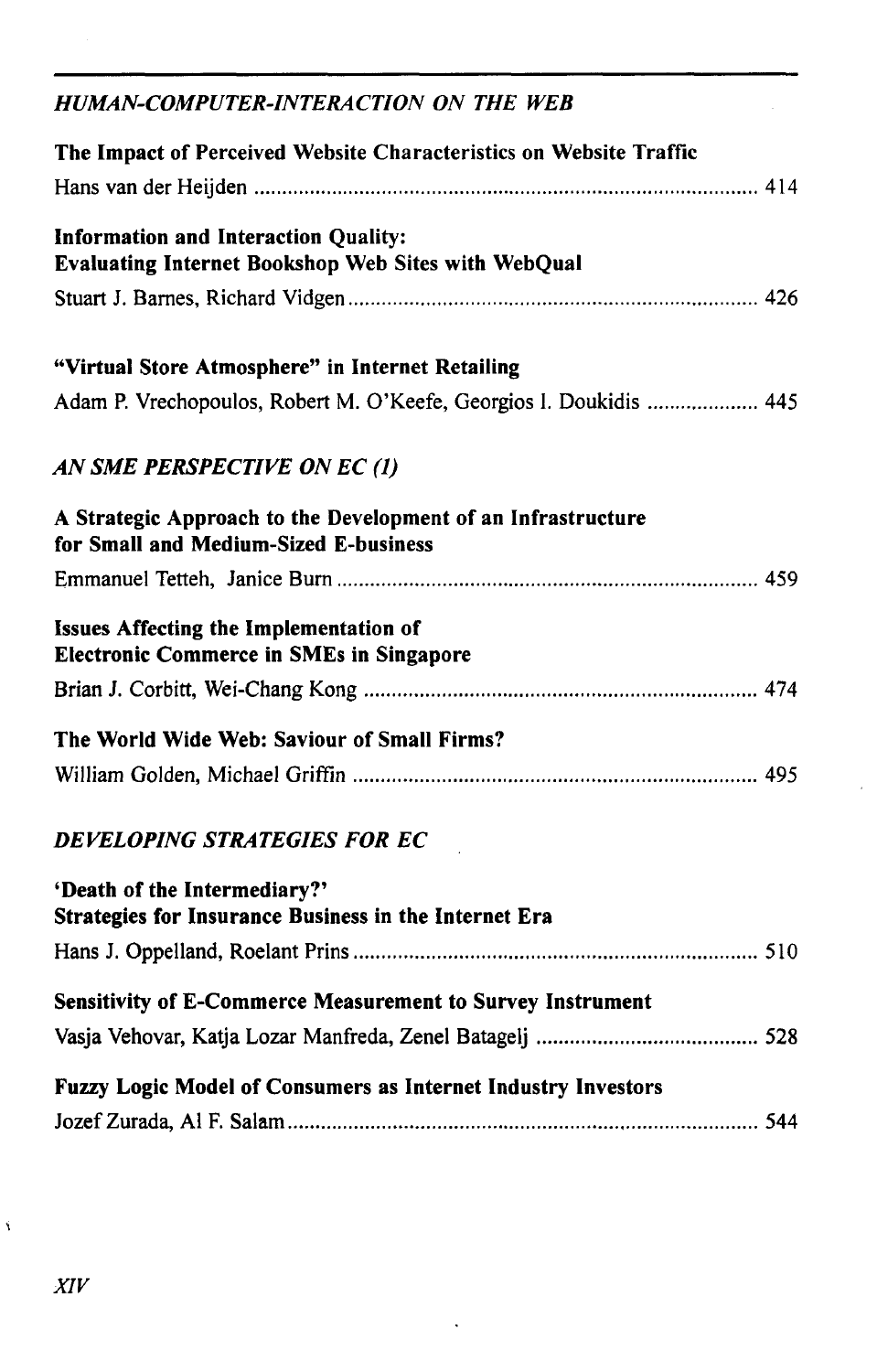#### *MANAGING THE TRANSITION TO ELECTRONIC MEDIA*

| Issues Affecting the Implementation of<br><b>Multi-function Smart Card Systems</b>                                      |
|-------------------------------------------------------------------------------------------------------------------------|
|                                                                                                                         |
| A Collaborative Approach to Implementing<br>an Extranet in the Retail Environment: A Case Study                         |
|                                                                                                                         |
| <b>Networked Learning as Electronic Commerce:</b><br><b>Cultural Change in a Faculty</b>                                |
|                                                                                                                         |
| <b>BUILDING TRUST IN EC</b>                                                                                             |
| The Role of the 'Honest Broker' in the Development of<br>Interorganizational Systema: A Case Study in the Beef Industry |
|                                                                                                                         |
| <b>Online Audit Review System for Electronic Commerce</b>                                                               |
|                                                                                                                         |
| A Study on Consumer Fears and Trust in<br><b>Internet Based Electronic Commerce</b>                                     |
|                                                                                                                         |
| <b>INNOVATIVE SOLUTIONS FOR EDI AND PAYMENT SYSTEMS</b>                                                                 |
| A Prototype of an EDI User Agent over Internet                                                                          |
| Hella Kaffel Ben Ayed, Lamia Ben Azzouz, Farouk Kamoun  659                                                             |
| XML vs. UN/EDIFACT or Flexibility vs. Standardization                                                                   |
|                                                                                                                         |
| <b>Mobile Electronic Commerce: Reintermediation</b><br>in the Payment System                                            |
|                                                                                                                         |